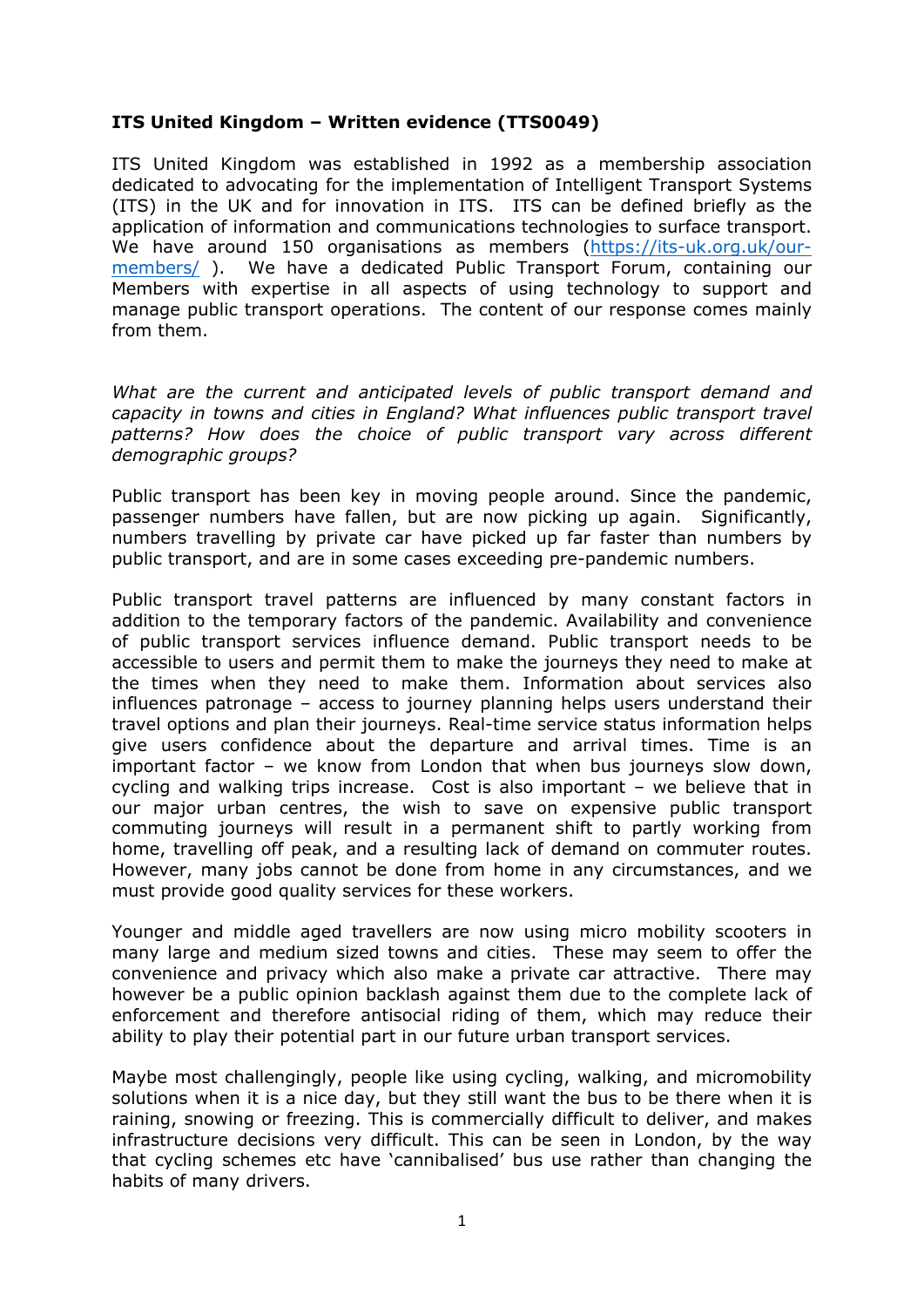*How might public transport travel patterns shift in the next 10 years? What impact could digitalisation and the COVID-19 pandemic have on travel patterns in the long term?*

From a transport planning perspective, there is not really a 'normal' day now. That may change, and a new 'normal' may yet emerge, but more likely the current fuel price shock will bake in some of the changes in behaviour that emerged during covid, with people making day by day decisions. This clearly makes it difficult to predict any type of travel pattern.

Following reports from the Government Office for Science, micro-mobility is set to be the largest growing transport trend. It would make sense to transition current transportation systems to help accommodate this change. Naturally people will use public transport trains and buses for longer distance journeys but switch out to their micro-mobility on the last-mile journeys as they travel doorto-door. To bring people back to mainline transport systems, those systems need to work with micro-mobility more effectively. Perhaps docking stations that can charge those items could be useful. Storage areas designed on buses perhaps?

See previous question for possible impacts of more white collar work being done from home.

The debate about a four day week (again usually assumed to be about professional jobs) seems to be gaining traction and more employers are offering compressed hours. If this becomes the norm, again there would be a drop in demand for public transport overall. On the other hand, this drop may be offset by an increase in leisure trips. On some networks, weekend trips have rebounded more strongly than weekday ones, which probably reflects an increase in working from home plus an increased appetite for leisure trips. It is easy to see how making fewer commuting trips during the week might lead to being more willing to travel for leisure during the weekend. If this turns out to be a permanent trend, that has implications for how time tables are set, when the most vehicles and staff will be needed, and when maintenance should be carried out.

*What can be done to improve connectivity across public transport modes? How could better integration be delivered in urban areas outside London?*

Working with more data input points is key. Data from other connected vehicles will play a large part. Actual road insight information and better planning will also be derived from new data systems that have not existed before. The Mobility as a Service concept may have passed its initial hype phase but the ideal of a comprehensive, fully integrated information, planning and payment platform for public transport still has to be the goal. Lessons learned from MaaS to date indicate that this needs to be an at least partially publicly funded service.

The impact of geo-political changes in terms of who runs public transport may also have an impact in terms of connectivity. The return of buses to the control of the Metropolitan Mayor in Manchester (and potentially other urban conurbations in the near future) is predicated in part, on opportunities to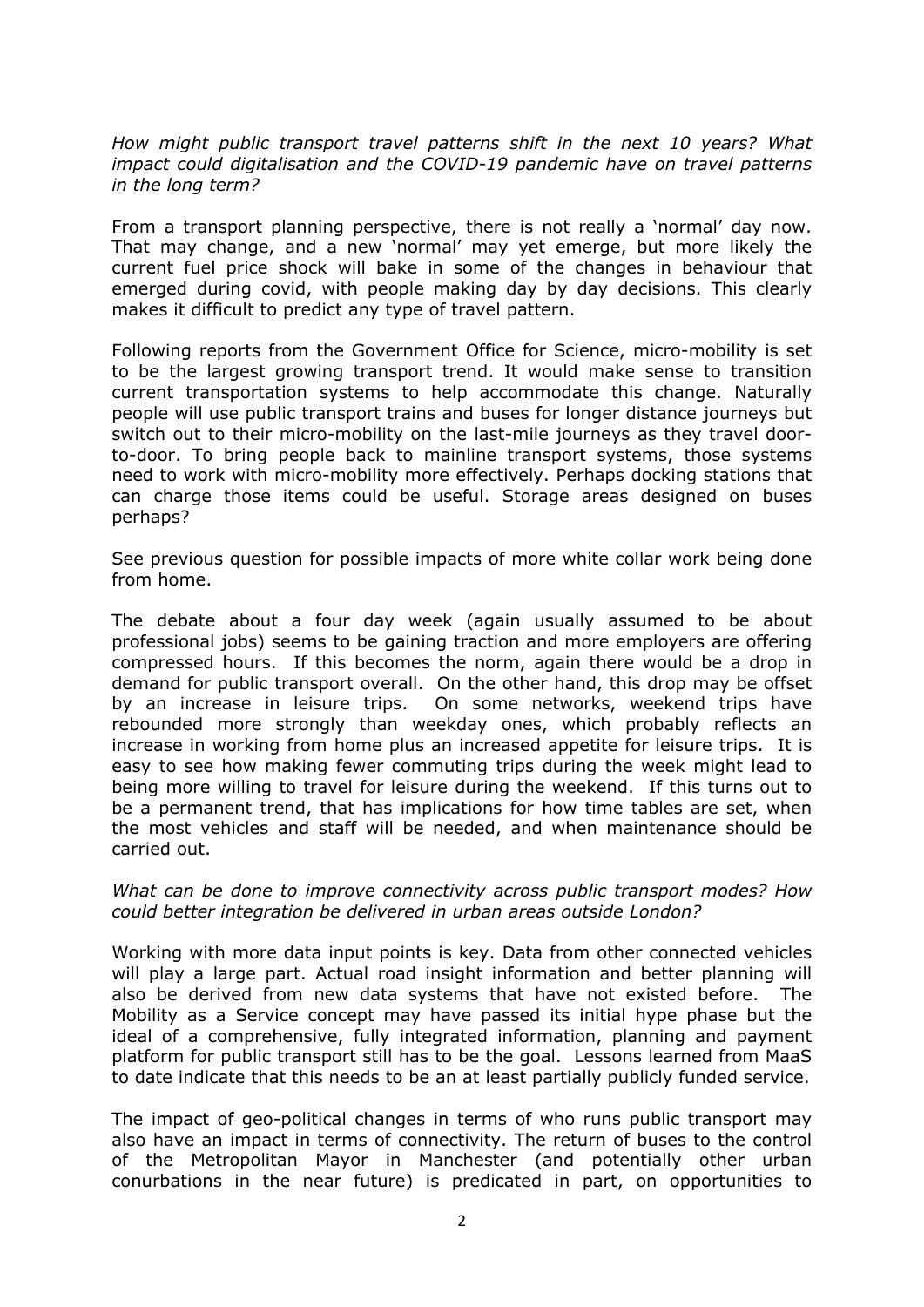improve integration with other public transport services operated by the same agencies. Other geo-political influences which could impact public transport patronage include the introduction of clean air zones across cities in the UK – public transport becomes increasingly attractive as a travel option when travellers are either priced out of using their private vehicles or cannot use them due to clean air zone legislation.

*What are the likely areas of innovation in urban public transport over the next 10 years? How should public policy be shaped considering both incremental and transformational innovations?*

Micro-mobility adoption. Better road insight data from shared and connected modes of transport.

Also highly connected and at least partially automated services, particularly where there is street space to give over to segregated routes.

Where it happens, greater availability of fully integrated payment systems and integrated tickets for multi-mode journeys in urban areas outside of London will also have an influence over public transport usage.

## *How could data help transport services meet consumer demand?*

Data is already critical to public transport operations. Accurate vehicle location data is the key driver for real-time information systems. The DfT Bus Open Data Service, which provides timetables, bus location and fares data for every local bus service across England, is increasingly important to service planning, operation and ultimately patronage.

Data for public transport generally is now pretty good, and continuing to improve, as the BODS beds in.

Shared data platforms are at early stage emergence right now. One ITS (UK) Member company is working on crowd-sourcing information from over 10,000 vehicles to provide deep road insights. Those systems will improve significantly over the next several years.

Better quality and more granular data is almost certain to show instances where services are in the wrong place or at the wrong density, so operators will be able to address this. It is not easy to reroute urban rail, but buses sometimes run on routes originating many decades ago which are unlikely to still be optimal for the local populations.

*Are local authorities well equipped with appropriate funding and powers to deliver high-quality public transport services? Would further devolution of transport policy contribute to better outcomes?*

After years of funding cuts, local authorities are often under-budgeted and under-equipped.

Urban public transport would seem to be an ideal candidate for devolved policy making and funding. Also, bringing forward new solutions now to reduce costs is key.